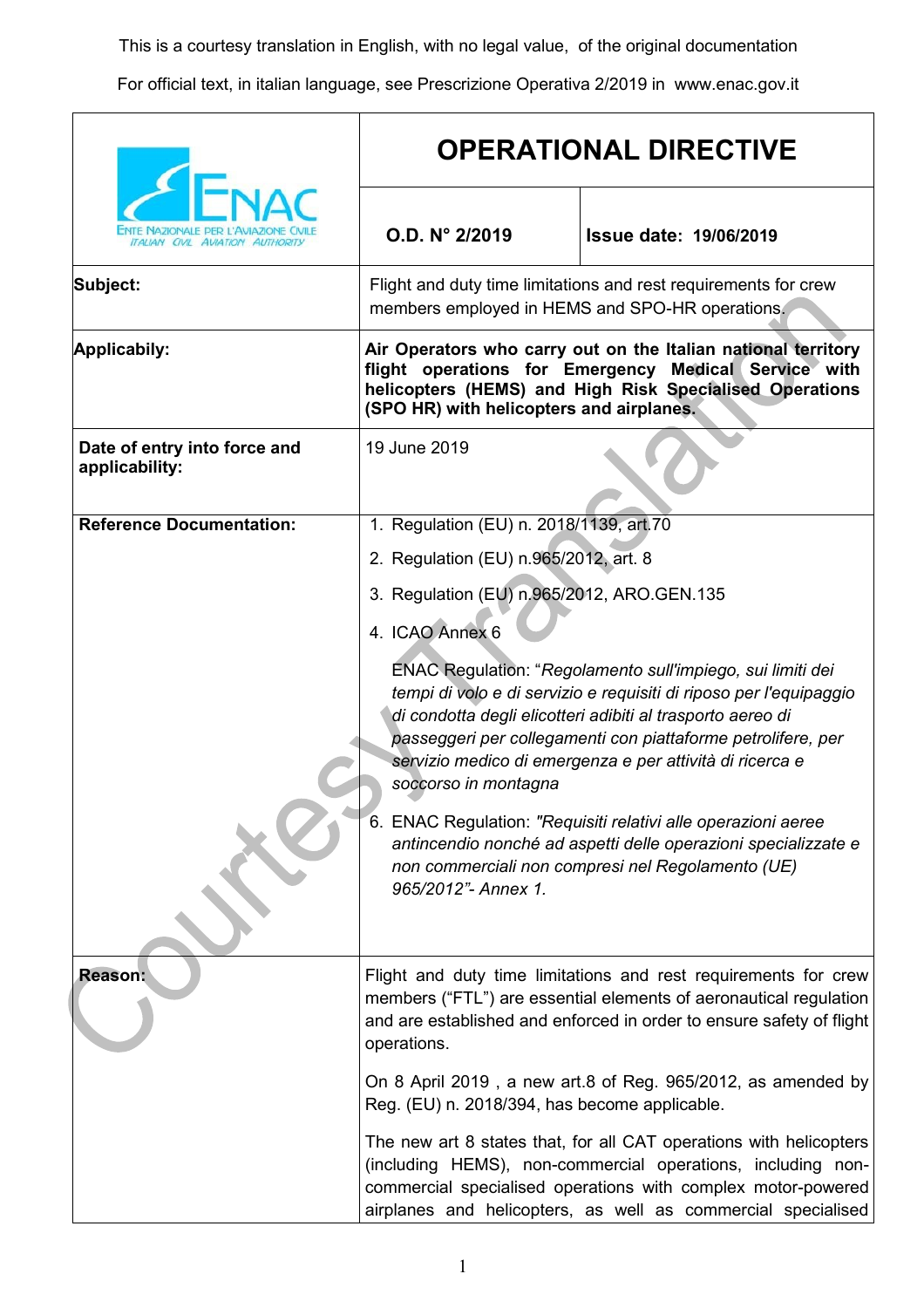This is a courtesy translation in English, with no legal value, of the original documentation

For official text, in italian language, see Prescrizione Operativa 2/2019 in www.enac.gov.it

|  | operations(SPO) with airplanes and helicopters, the applicable<br>Flight Time Limitations are those specified in the national law of<br>the State of Operator (the Member State in which the operator<br>has its principal place of business, or, where the operator has no<br>principal place of business, the place where the operator is<br>established or resides). |
|--|-------------------------------------------------------------------------------------------------------------------------------------------------------------------------------------------------------------------------------------------------------------------------------------------------------------------------------------------------------------------------|
|  | Since 2014 the previous version of Art 8 had made reference only<br>to the "applicable national FTL legislation". In Italy such version<br>had been interpreted so that the State of Operation legislation was<br>to apply, allowing the Country of operation to enforce its FTL<br>requirements.                                                                       |
|  | In Italy the following ENAC Regulations are applicable:                                                                                                                                                                                                                                                                                                                 |
|  | -"Regolamento sull'impiego, sui limiti dei tempi di volo e di servizio<br>e requisiti di riposo per l'equipaggio di condotta degli elicotteri<br>adibiti al trasporto aereo di passeggeri per collegamenti con<br>piattaforme petrolifere, per servizio medico di emergenza e per<br>attività di ricerca e soccorso in montagna"                                        |
|  | -"Requisiti relativi alle operazioni aeree antincendio nonché ad<br>aspetti delle operazioni specializzate e non commerciali non<br>compresi nel Regolamento (UE) 965/2012".                                                                                                                                                                                            |
|  | EASA has carried out a survey in order to verify the national law<br>requirements as regard FTL limitations for the operations<br>mentioned in points 3 and 4 of the new Art.8. for each Member<br>State.                                                                                                                                                               |
|  | EASA survey showed that some Member States have far less<br>restrictive requirements with respect to the Italian ones or have<br>not developed any legislation at all, relying often on general social<br>rules that do not necessarily apply to flight activities performed in<br>foreign countries.                                                                   |
|  | On the applicability date of Reg. (UE) n. 2018/394, ENAC issued<br>the Operational Directive OD n. 1/2019, in accordance with Art.70<br>of Reg. (EU) n.2018/1139, as safeguard measure, to address the<br>situation.                                                                                                                                                    |
|  | Such measure was applicable only for those operations which are<br>not covered by ICAO standards, are more critical from third parties<br>perspective (HEMS, High Risk (HR) and with significant exposure<br>(base in Italy).                                                                                                                                           |
|  | On May, 3 2019 EASA issued recommendation n. 700-19-0017-IT<br>arguing against the compliance of the OD n. 1/2019 with Art. 70<br>(1) of Regulation (EU) No 2018/1139.                                                                                                                                                                                                  |
|  | Following that EASA recommendation ENAC reviewed the issue<br>to provide more evidence of the safety risks and to improve                                                                                                                                                                                                                                               |